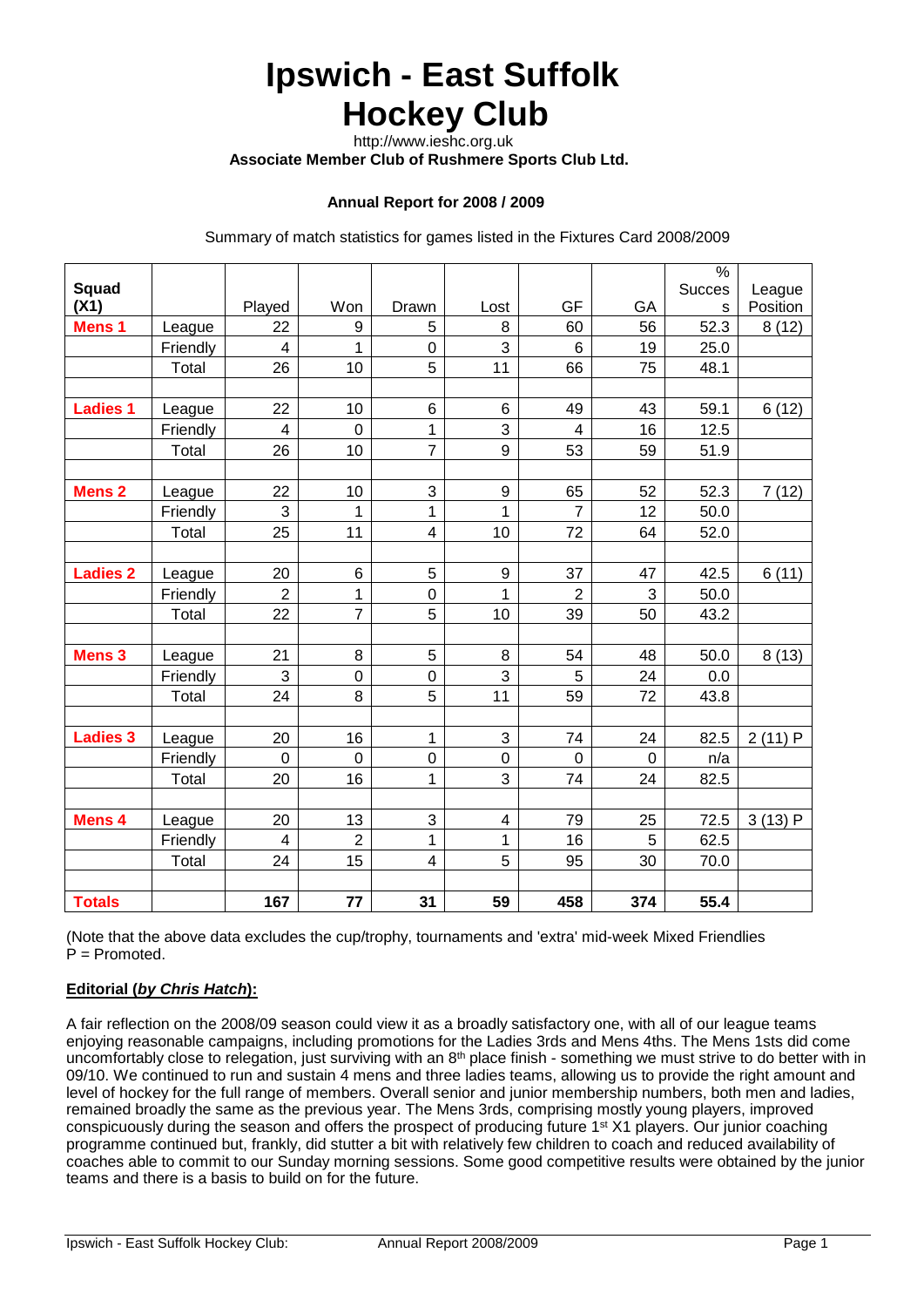The Club would again like to thank Rushmere Sports Club Ltd, its Manager Roger Osborne and other staff for all their work and support of us during the season. Also, Sonia and John Wyatt for the regular hot teas service after matches. Sonia and John have now retired and we wish them all the best for the future. All these contributions, a positive approach from captains and teams and a generally fair season on the field helped to make 08/09 a solid and positive year for the club. As always, there remains much that we can that we can build on to improve next season!

#### **EHA Mens Cup & Ladies Vase. Summary of results**

**Competition Played Won Drawn Lost GF GA Venues** Men, EH Vets Cup/Plate  $2$  0 0 2 0 \* The Mens Vets lost 0-3 to Canterbury (Sean Kerly was as awesome as ever) in the EH Vets Cup and then lost to Jersey 0 - 4 in the EH Vets Plate (the game being abandoned in the closing stages due to a snowstorm). We chose not to enter any Ladies National Competitions in 08/09.

## **Outdoor Tournament & Indoor competitions. Best results during 2008/09:-**

Ladies Runners-up, Suffolk Indoor League<br>Men Winners. Suffolk Indoor County C Winners, Suffolk Indoor County Cup (The Borrett Cup)

#### **Representative Honours during 2008/09:-**

Suffolk Ladies senior County Championships squad: Abigail Adams, Abigail Elsom, Linda Rose, Amanda Todd, Maria Whelan

#### **News from the Annual General Meeting on 4th June 2009**

The following elections were made at the AGM (or by subsequent committee appointment): President, Peter Blake; Chairman, Graham Ramsden; Secretary, Anne-Marie Edney; Business Manager, Men's Team Secretary, Astro Pitch Liaison & Club Liaison Officer, Chris Hatch; Ladies Team Secretary, *Vacancy* Social Sec,; Ian Harris and Greg Jones Youth Development Committee, John Oakley, Sam Oakley, Dave Charles, Sapphire Cutting, Communications Officer (Press and Web Site), Jim Strongitharm Suffolk County Liaison Officer, Steven Farrow Ladies League Liaison Officer, Linda Rose

#### **Position Men Ladies**

Fixtures Secretary<br>Head Coach Club Welfare Officer

1st X1 Captain/V-Captain James Lane / Kevyn Brown **Abigail Adams / Sarah Brown**<br>2nd X1 Captain/ V-Captain Dave Charles / Neil Slade Cathy Cook / Faye Hubbard 2nd X1 Captain/ V-Captain Dave Charles / Neil Slade Cathy Cook / Faye Hubbard<br>2rd X1 Captain/ V-Captain Guy Whiting / Hugh Rowland Lindsey Trench / Klm Caley Guy Whiting / Hugh Rowland Lindsey Trench / KIm Caley<br>John Oakley / vacancy Mot applicable 4th X1 Captain/ V-Captain John Oakley / *vacancy Not applicable* Kev Brown (A) Dave Charles (B) Abi Adams (A); Saph Charles (B) Abi Adams (A); Saph Charlie Farrow Head Coach **Coach Coach Coach Coach Charles Farrow**<br>Club Coaches Club Coaches Phil Vernon, James Navler Chris Hatch Phil Vernon, James Nayler Chris Hatch<br>Dave Taylor Chris Hatch Club Clothing Officer Dave Taylor Dave Taylor

Mixed X1 Captain / Secretary Simon Martin Simon Simon Martin Simon Martin Indoor League Captains (A/B) Kev Brown (A) Dave Charles (B) Abi Adams (A); Saph Cutting (B)

### **Other Matters reported on at the AGM:-**

#### **(i) Chairman's Report (Graham Ramsden);**

Because of the weather we ended up playing 13 fewer games over the season than last year but we scored around 60 more goals and conceded around 60 fewer. So it's been a successful season - the men have done well although there was a period when we were worried that the 1<sup>st</sup> team might not survive in Div 2. The men's fourth team transferred from the South east to the North East and had a great season but have been frustrated (so far) in their bid to gain promotion. The men have been outshone by the women with the ladies1<sup>st</sup> team reaching their highest position ever in their league so far and the 3<sup>rd</sup> XI gaining promotion.

Indoors the men restarted a B team to give some of the younger players (and me) a chance. The highlight of their season was a beating an Ipswich team (albeit only 5 men) whilst the A team won the Borrett Cup and are therefore Suffolk County Champions!

A big thank you to all the team captains who once again have not just lead their teams on the field but coped with the now usual availability issues and lack of consistency from one week to the next.

Ipswich - East Suffolk Hockey Club: Annual Report 2008/2009 Page 2 The youth section and our younger members are a key part of the club and John Oakley was nominated club person for his work in keeping the youth section going as well as running the third team. To John, Sam, Dave Charles Saph Cutting and all those who helped run Sunday hockey - thanks for your considerable contribution. Sam Oakley and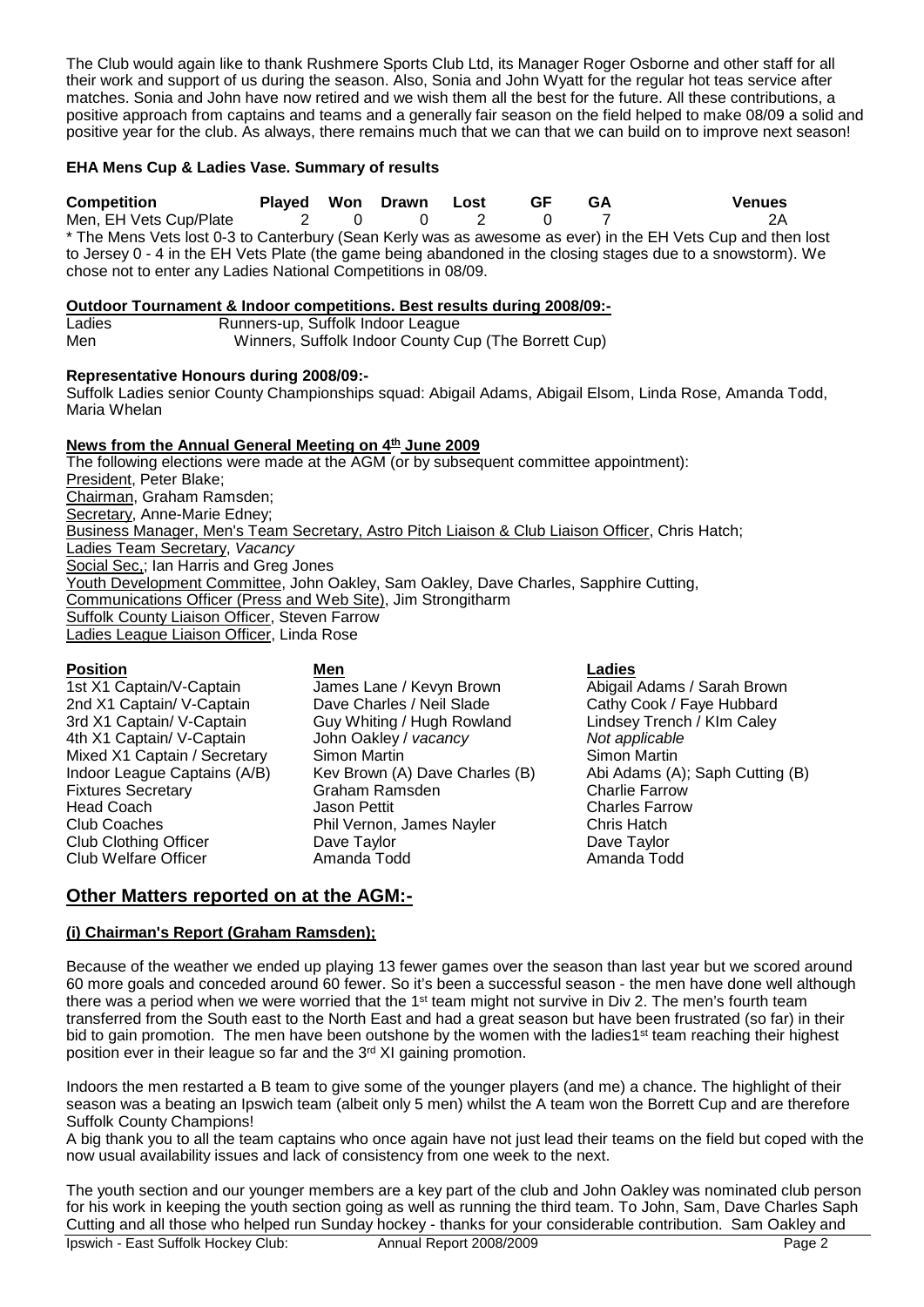Jake Charles have made a mark both as players and umpires, with Jake being invited to umpire at the National Yazoo level in Nottingham.

In the qualifying tournament of the county play-offs held in Ipswich a few weeks ago 5 of our ladies – Wheelie, Toddy, Linda, Abi Adams and Abi Elsom were in the Suffolk squad and helped Suffolk win their pool. Unfortunately in the National Finals last weekend Suffolk came 4th.

Social – at the start of the season Club day was very well organised and deserved to have better attendance from our members. Halloween, the Xmas curry night, quiz night were all enjoyed by a good crowd and the Dinner dance rounded off the season in splendid style. Thanks to all those who supported these events, not just by coming along for a good time but by donating raffle prizes and buying tickets, and particularly, thanks to Faye and Saph for organising these events.

Every season has its ups and downs – We sadly saw the retirement of Sonia and John who have done great service turning out our teas for many seasons – if you know anyone who might take the role on and the opportunity to earn some cash on a Saturday, please let a committee member know. Players got carded and some of them learnt the sequence of traffic lights in the process; others got carded by their sons. We became accustomed to members of the men's 1st in drag on a Saturday evening though the ladies muff of the week was not so enduring.

Finally to all the other committee members – thank you for support and work to make the club a success for all the members – and especially to Chris and Laura whose work may not always be noticed because they just get on and do things, but it certainly would be noticed if they didn't.

#### **(ii) Business Manager's Report (Chris Hatch);**

At the end of our 11th season after moving to Rushmere Sports Club, I am able to report that we have generally continued to pay our way, although a loss of £448.23 was recorded on the current account over the year. We enjoyed a steady season with our sides doing well in their various league divisions, including a promotion for the Ladies 3rds and possibly the Mens 4ths. It was also good to welcome quite a lot of new members to the club.

This was the third and final year of three during which our shirts have been sponsored by Hill Felixstowe and Hill Piling, for which the Club has been most grateful.

Terms have been agreed for the use of Copleston for the full 09/10 season, on the same general Saturday, Sunday and Wednesday usage profile as during 08/09. There will be a price rise of £200 to £4700, representing about 4.5%, but it does give us pitch 'security' for another season at an affordable price.

Once again it needs to be emphasised that the members who run the youth coaching are providing the whole club with a de-facto subsidy on their hockey costs, as this is worth some 20% off the net pitch hire costs at Copleston.

I should like to thank the team secretaries and/or captains for clear, concise and mostly timely accounting of income and expenses. The 'traditional' contributions of those who waived most travelling expenses, goalkeepers who provided their own kit and also by those who absorbed costs such as phone calls are gratefully acknowledged. The Committee feels we should offer another compelling membership package for 09/10 terms of just a small increase in subscriptions but we are at the agreed 3-year shirt transition point and members will be asked to add £18 for a new Club Red Shirt this year. This assumes that we slightly reduce expenses for travel (due to lower petrol/diesel costs) and training costs. Teas costs are assumed to remain broadly in line with 08/09 but we have to 'solve' the problem of arranging a new teas service solution following the retirement of Sonia and John Wyatt.

#### **(iii) Secretaries Report (Laura Collinson)**

There were seven committee meetings throughout the season on

2008 - 18th August, 2nd October, 6th November

2009 - 8th January, 19th February, 9th April and 14th May

There were and average 12.5 attendees and the following items were covered in majority of meetings

- o Apologies –
- o Present –
- o Previous Minutes –
- o Chairman's update
- o Business Manager's/Finance update<br>o Plaving Matters
- Playing Matters<br>Men's u
	- Men's update
		- **Ladies Update**
		- Youth Update
		- Fixtures update
		- Umpires
	- Clubs 1st update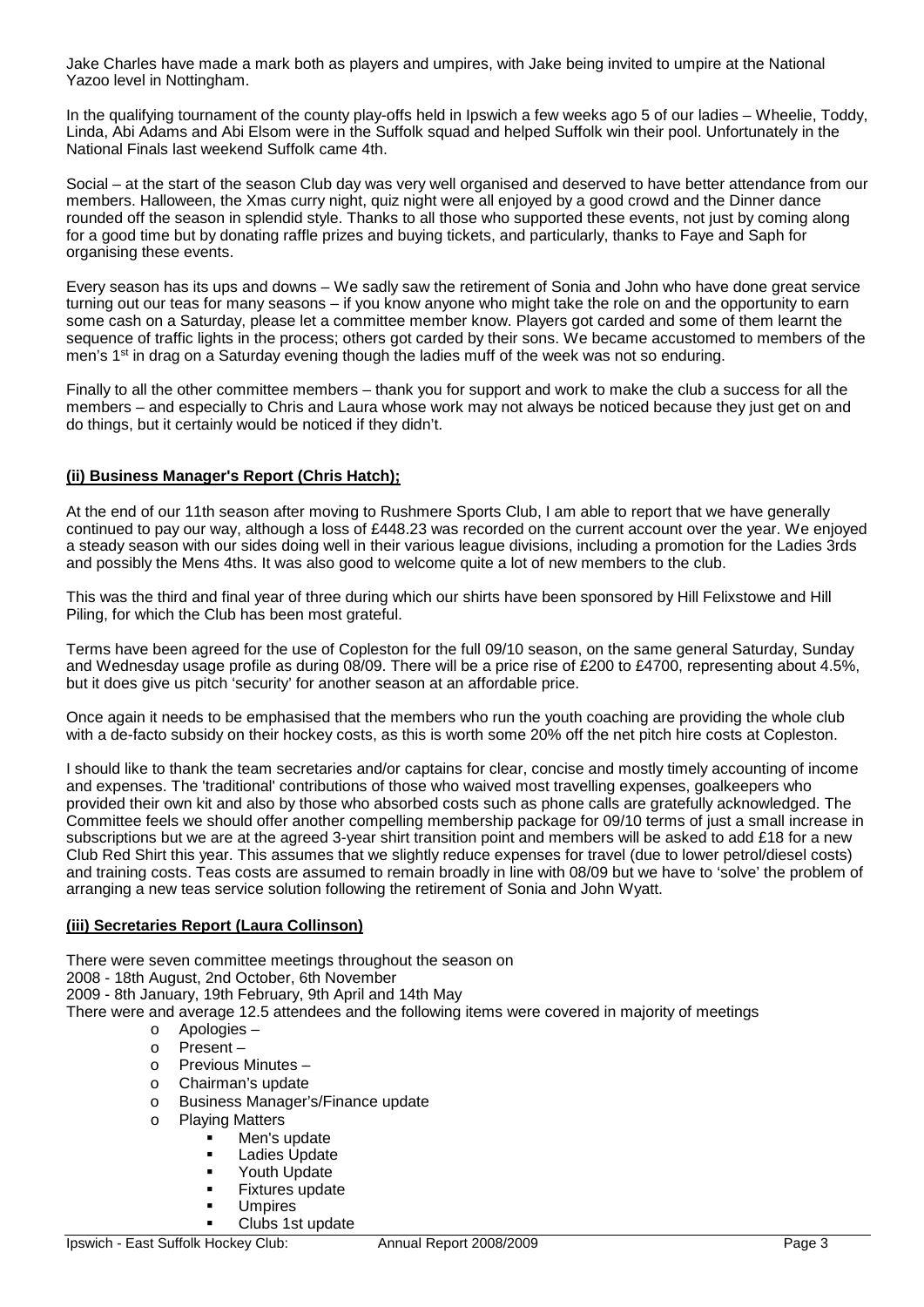- indoor hockey
- o Richard Gray Tournament
- o Press and promotions update
- o Website
- o Social update
- o AOB
- o Date of next meeting

#### **(iv) Social Events Report (Editor's Report);**

Faye Godden and Saph Cutting took on the role of Social Secretary during 08/09 and put on a varied programme of social events between September 08 and May 09. The Club was impressed with and grateful for their efforts, as recognised by a joint award of the Club Lady of the Year to Faye and Saph.

Events started with Club Day and continued with a Halloween Party, Christmas Curry & Crackers Night, A Quiz Night and finally the Annual Dinner Dance. New Club casual wear also appeared in the form of 'Social Hoodies' and proved quite popular as well as contributing a small profit to the Social & Fundraising Account. It must be said that whilst support for the events was fair, it could have been a fair bit better and this is an aspect that the new Social events teams for 09/10 are looking to promote. Anyway, well done Faye and Saph and many thanks!

#### **(v) Youth Coaching Report (John Oakley);**

It has been a difficult season for the Youth Section although there have been some positive things to come out of the season. I was not initially running the Youth Section and only took it on after James Nayler stepped down. A few weeks later Sapphire also stepped down and that left the Section short of Coaches. The coaching was able to continue with myself and Dave Charles taking most of it and Phil Vernon assisting on occasions. All the Juniors who regularly attended improved during the season but the numbers were down on the previous year.

The major problem was that we did not have many U/11 and U/13 players which was probably because no early season recruitment had been undertaken. We had a very competitive U/16 boys team but very few younger players. The point is that they need to be replaced at the lower end. A few of the fringe players from the previous season (who mainly played the matches) also found other activities so we were struggling for players for the matches. We also had very few girls and did not enter a girls teams in the Suffolk Youth League.

We did however manage to play most of the League games having put U/11 mixed and U/13 boys teams in the Suffolk Youth League. We also put teams in the Suffolk Youth League finals day. The U/13 boys team acquitted themselves very well and only lost both games in the finals in the last minute. We also entered an U/13 boys team in the second Yazoo Competition at Harleston and apart from Bury we were the only Club to do so in the U/13 boys section. In the U/11 and U/13 boys league matches the results although not good were better than the previous season and there were improved performances which showed the Coaching had worked. The best performances were from the U/16 boys team which included a win over Ipswich in their matches and competed well in all the games they played. Also it is worth noting that several of the U/16 players played for the Men's sides so without the Youth Coaching it is likely we would have had to cancel games.

It must be remembered that the Club benefits financially from running the Youth Section and it would be useful if there could be more support next season. As mentioned earlier I only took over running the Section in the middle of the Autumn by which stage I was not possible to run any recruitment events. In order for the Section to function properly we need new Junior players and it is important that at the start of the new season events are organised to bring in new players.

There is a lot of work involved in running the Junior Section and to illustrate this on 25<sup>th</sup> January I had to run U/9, U/11 and U/13 league matches at Copleston in the morning and then take an U/16 team to Colchester in the afternoon with basically only my wife to help me. If the Club wants to reap the rewards of the Youth Coaching people must be prepared to give support to the Youth Section Committee.

Finally I would like to thank everyone who helped run the Youth Section during the season.

#### **(vi) Umpires and Umpiring Report (Chris Hatch);**

For the record, all the Mens 1<sup>st</sup> X1 Division 2N home matches and Ladies 1<sup>st</sup> X1 Division 1N League home matches (plus away matches with other clubs) were umpired by members of the SCHUA (a total of 50 appointments), to whom the club is most grateful. Almost all the other club games were umpired by IES Club appointees (and the appointees of the opposing clubs). For our official Saturday programme, 3 or more games were umpired by Chris Hatch (46 games), Steve Clark (23), Ian Reed (10), Dave Charles (10, including 6 of the above SCHUA appointments), Richard Pittaway (10, including 4 of the above SCHUA appointments), Graham Ramsden (9), John Oakley (4), John Adams (3), Jake Charles (3); Eleven others (all Level 1 or 1T qualified) umpired 13 games between them. John Adams and Dave Charles also contributed significantly to the SHA Indoor League & Cups umpiring. Several of our junior umpires contributed to the umpiring at junior tournament events.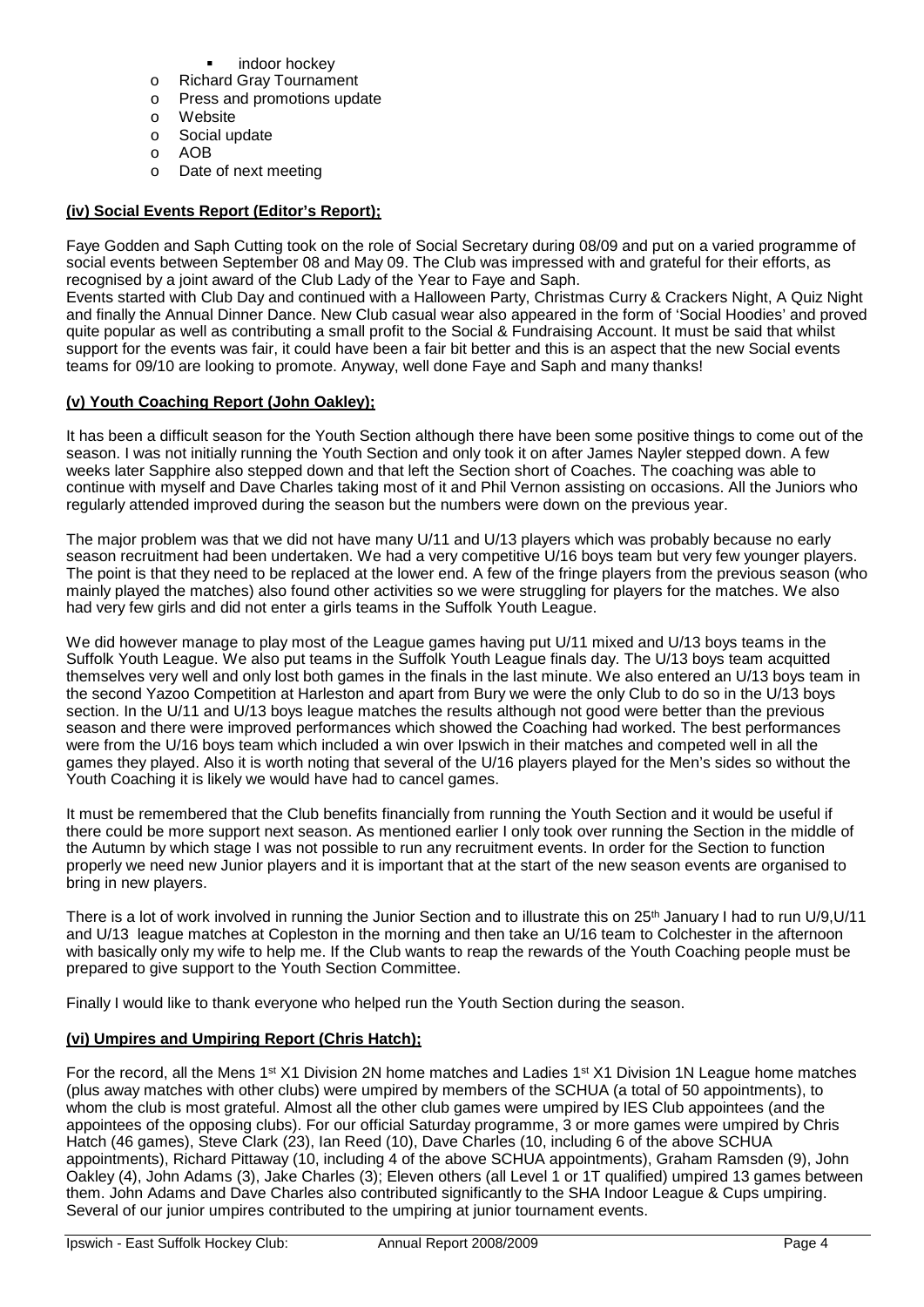Jake Charles qualified to full L1 Status during the season. Chris Hatch acted as the Club's umpire appointments officer for the 08/09 season, retiring at the AGM after many years in the role. Dave Charles has been elected to take on the role for 09/10.

### **Review of the 2008/09 season – Captain's reports:**

#### **The Mens 1st X1 (James Lane)**

Trying to build on last year's high table finish was always going to be difficult with a limited resource of squad players, plus with the same old problem of availability causing havoc in some cases. Myself and my vice captain Kevyn Brown tried to instil an aspect of commitment which to some extent worked with the vast majority of the squad, but this commitment needs to improve if we are to progress and build in the 2009/2010 season.

Some pleasing results against some of the better and worse sides in the division were marred by some poor discipline which has led to the loss of several games when defeat seemed impossible at times. Again, this needs to be worked on. At one point we were a win away from 3rd place but ultimately survived thanks to another team with less points in our sister league 2S bearing a relegation.

The Division 2N standard varies dramatically, with teams such as Peterborough and Norwich City dominating the results and we need to work to their organisation and style, hopefully with a better training turnout which ultimately gives us issues with playing together on a Saturday and with penalty corner execution.

Some notable players have excelled this season. Ian Harris, back from London has taken on the dominant midfield mantle with aplomb and others such as Carl Short (1st XI player of the season for the second season running) and Jon Tingey have been superb. Tingey and Scott Cole were neck and neck for the leading scorer, with Tingey just pipping Cole overall thanks to a hat trick for the 2nd XI. A good sign for the future is the success of Sam Oakley, who has gone from gangly youngster to skilled forward and will challenge for a starting place in 2009 if he continues his form through summer league and pre-season. We hope to introduce a couple more players for next season to give the squad a more youthful feel and build for the future, plus welcome back some old faces to add some experience. I'd like to thank all players who have made the effort to train, play and socialise in 08/09 and I look forward to building on this team ethic next season if possible. Thanks also to Kevyn Brown for his assistance and advice. Thanks also to Peter "Blakey" Blake who is stepping down from 1st XI games after being a worthy member for many years.

#### **Ladies 1st X1 (Linda Rose)**

After a tough yet successful season last year the squad all knew what was in store and how they would have to up the ante if they wanted to improve on the previous season's performance. A nervous start to the pre-season friendlies saw the squad lose all 3 games putting doubts in people's minds about how well we would do this year. With the first league game imminently looming against newly relegated local rivals Ipswich 2's the team knew that they had to believe in their ability and prove to everyone especially Ipswich that although IES is a smaller club in comparison, we were going to be no pushover! A 2-2 draw made the statement to their rivals and a following 3 wins in a row saw the team climb to  $2<sup>nd</sup>$  in the league.

The following matches leading up to Christmas saw a mixture of performances with highlights including beating Saffron Waldon who were near the top of the table. The much needed Christmas break allowed the squad to recharge their batteries and take stock of the first half of the season. A cold and frosty morning at the beginning of January saw the team draw 1-1 against East Prem side Sudbury in a friendly that helped restore confidence within the squad. The second half of the season saw the team produce a mixture of performances winning 5, drawing 4 and only losing 2 games resulting in them finishing  $6<sup>th</sup>$  in the league overall.

I would like to thank everyone who has played in the squad and contribute to its success in staying up in div East 1N for the second season in a row. Without everyone's hard work and dedication to both training and the matches we would not have finished in the highest position the ladies section has seen in IES. A huge thank you also goes to Charlie Farrow for his commitment and expertise in coaching us from the sideline and to Annette White for being my Vice-Captain who without her has provided me with a lot of support and made the role of captain easier. We look forward to another successful season next year.

#### **Mens 2nd X1 results (Editor's Report)**

The Mens 2nds, captained again by Phil Vernon, needed to consolidate in Div 4NE, after relegation at the end of the 07/08 campaign. This level proved to be the team's level as a mid-table finish was achieved with a slightly positive playing record and goal difference. The team started the league campaign well with a 3-1 home win over Bury 3rd and four more wins were achieved at home up to mid-November. Meanwhile, the away form was indifferent with several losses but wins away at Norwich Dragons and Holt almost eliminated any prospect of relegation by Christmas. Four points from a possible 15 by mid-February did put pressure on the team but 10 points from the next 4 games took the side to 5th place. However, losses to Thetford and Holt in March cost a top-half finish and the team had to settle for 7th place. All-in-all, a creditable league season, gaining league points in 13 of the 22 games and scoring 13 more goals than conceded.

#### **Ladies 2nd X1 (Editor's Report):**

The Ladies 2nds emerged from a difficult season in the Suffolk Premier, finishing with 6<sup>th</sup> place, exactly mid-table in a division of 11. The problems started from the first few weeks when captain Dawn Claxton had to stop playing due to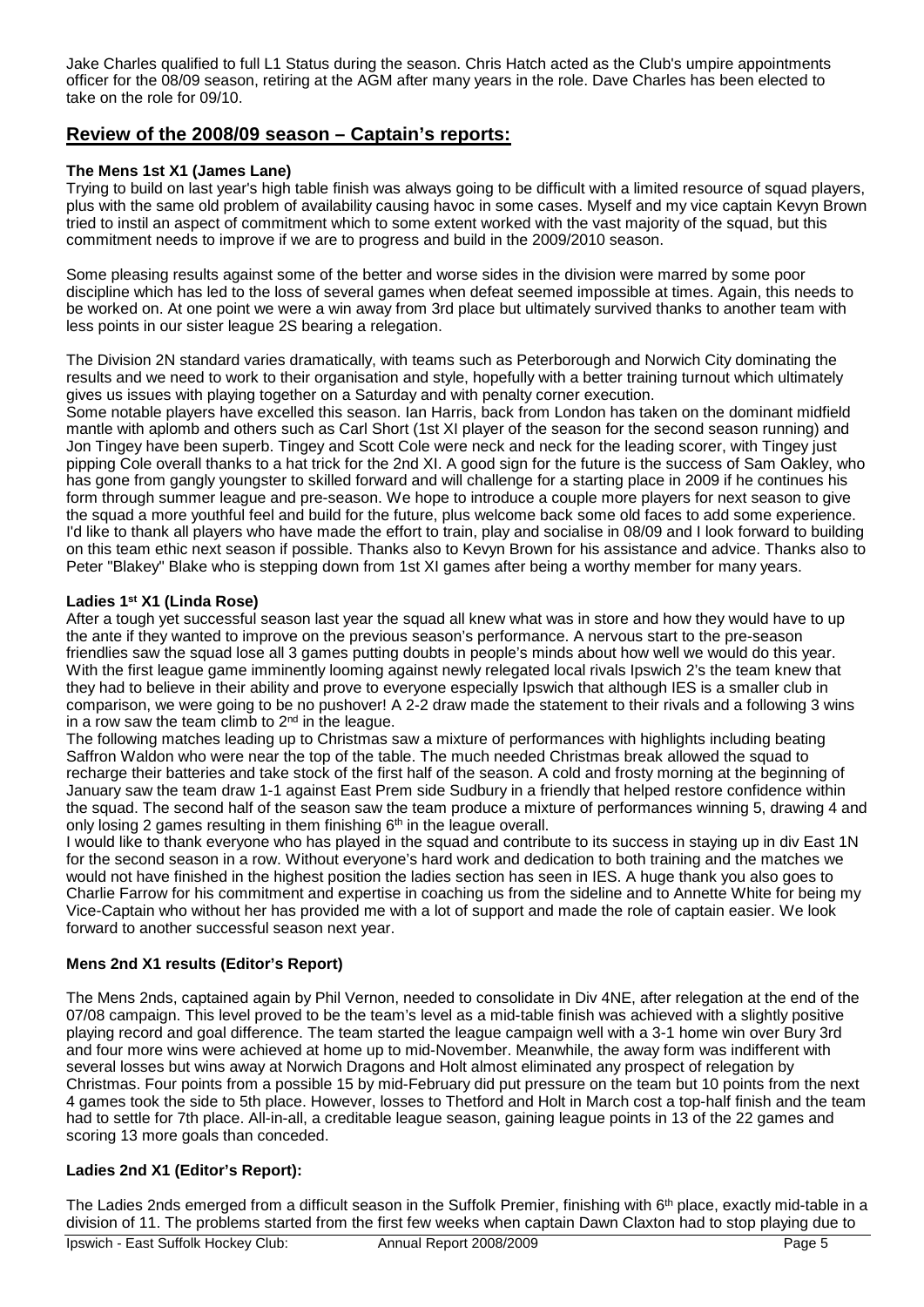serious knee problems and vice-captain Karen Keedle also had to withdraw for the season due to injury. Further, leading goalscorer Sam Simpson was committed to the Berlin marathon and not available for selection until midseason and stalwart defender Gilly Birch also struggled with injury and made very few appearances on the pitch. So, there were some opportunities for some young players and a some others who previously played for the 3rds and new leadership emerged in the form of Cathy Cook and Faye Hubbard as captain and vice-captain respectively. With all the difficulties, it was no surprise that the season got off to a shaky start and just 3 point from 3 draws in the first 7 games left the team in a relegation place at mid-November. From there the momentum slowly started to shift as 7 points from the last 3 games before Christmas moved the side up a couple of places. After a slow start in the new year, four wins and a draw took the side well clear of any threat of relegation and up to an eventual 6<sup>th</sup> place. Probably the outstanding performance was a 4 –3 away win at highly-placed Harwich, as the side recovered from a 2 goal deficit in the opening minutes and Young-player-of-the season, Ellie Eddy scored the winner with seconds left on the watch (to leave Harwich's manager fuming at the end!).

#### **Mens 3rd X1 (John Oakley)**

When I took over as Captain my intention was to build on the foundations of the team captained by John Wright in 2007/08. It soon however became apparent that it was actually going to be a complete rebuilding operation. The team was essentially a development side and it certainly fulfilled all that was expected from that point of view during the season. In total 55 players were used in the League games that were played and the total would have been higher if the games cancelled by the opposition had taken place. In a large number of the games most of the side were youngsters and they did show considerable improvement during the season such that by the end of the season it seems likely that several of them are likely to feature higher up in the teams next season.

In terms of results the final league record was a creditable 8 wins 5 draws and 8 defeats and the team finished mid table. An analysis of the results shows a distinct difference between home and away matches. At home we only lost one match and that was to our fourth team so we were unbeaten by another Club in the league all season at home. Away from home however it was a different story with only one win and two draws achieved. The second half of the season was also far more successful than the first half. After beating Felixstowe 3<sup>rd</sup>'s 2-1 on the pitch and subsequently being awarded a 3-0 result by the League at the end of September it was January before the second win was achieved. This was because we lost a 3 goal lead against Dereham in the last league game before Christmas and had to settle for a draw.

The team was able to compete well when there were a reasonable number of adults but did struggle when the vast majority of the players were youngsters which happened quite often due to the fact the 4<sup>th</sup> XI took priority for players. The two home highlights of the season were a 12-0 win against Norwich City 6ths and a 4-3 win against Sudbury 4ths which set up an interesting game for the 4<sup>th'</sup>s. The one away triumph 4-0 at North Walsham demonstrated that Sam Oakley is a good prospect as a future team Captain as he led the side well in my absence following my operation.

Bearing in mind the number of players used there are far too many to mention individually as various players starred in different matches so this is just a general thanks to everyone. I would also like to thank everyone who umpired for the 3rd's during the season.

#### **Ladies 3rd X1 (Editor's report)**

The Ladies 3rds, captained by Lyndsey Trench, showed what could be achieved with commitment to training and a great team-ethic and work-ethic on the pitch. Given that some players from the previous season were needed by the 2nds, it was an especial effort to win 16 and draw 1 of the 20 league games and finish in 2<sup>nd</sup> place and gain promotion as a result. The team's 'nemeses' was East Bergholt who won both league games and duly went on to deservedly win Division 1. Apart from that and having to default on a slip game on a Sunday, Lyndsey's team brushed all opposition aside. Big wins included 10 – 0 over Mildenhall away and 9-3 over Ipswich 5ths at home and 4 goals were scored on six other occasions. Needing to win the final game for promotion, the side dealt clinically with am improved Mildenhall to run out 6 – 0 winners, with Lyndsey scoring the final goal of the season. Success was achieved this year but next year will be an enormous challenge in the Premier. The one note of serious concern was that leading scorer 'Dorie' Cheryl Nokes fell seriously ill in the early new year and the club wishes her a speedy recovery.

#### **Mens 4th X1 (Hugh Rowland)**

Full of hope and confident of victory, IES sallied forth into the North East League intent on tilting at any windmill that had the temerity to block their path and surging upwards to the dizzy heights of Div V. As it turned out, the game plan was not entirely successful, but fate has a funny way of playing its hand.

The wake up call came with a defeat on the first league date to a strong team of Dereham millers on their home ground. It was apparent that the frozen north was not going to be as susceptible to plunder as some, in their cups in close season, might have foretold. Girding our loins, and not forgetting to keep a weather eye open for public conveniences, the mighty 4ths wrestled twenty seven points from their next nine matches (for those still struggling with their abacus beads, that is maximum points): notable scalps included Sudbury and Holt, of whom more later. The word travelled like rolling mist into the depths of Norfolk and a pre Christmas trek to North Walsham for a postponed game produced a veritable giant of an opponent. IES scraped a draw and were able, over the festive